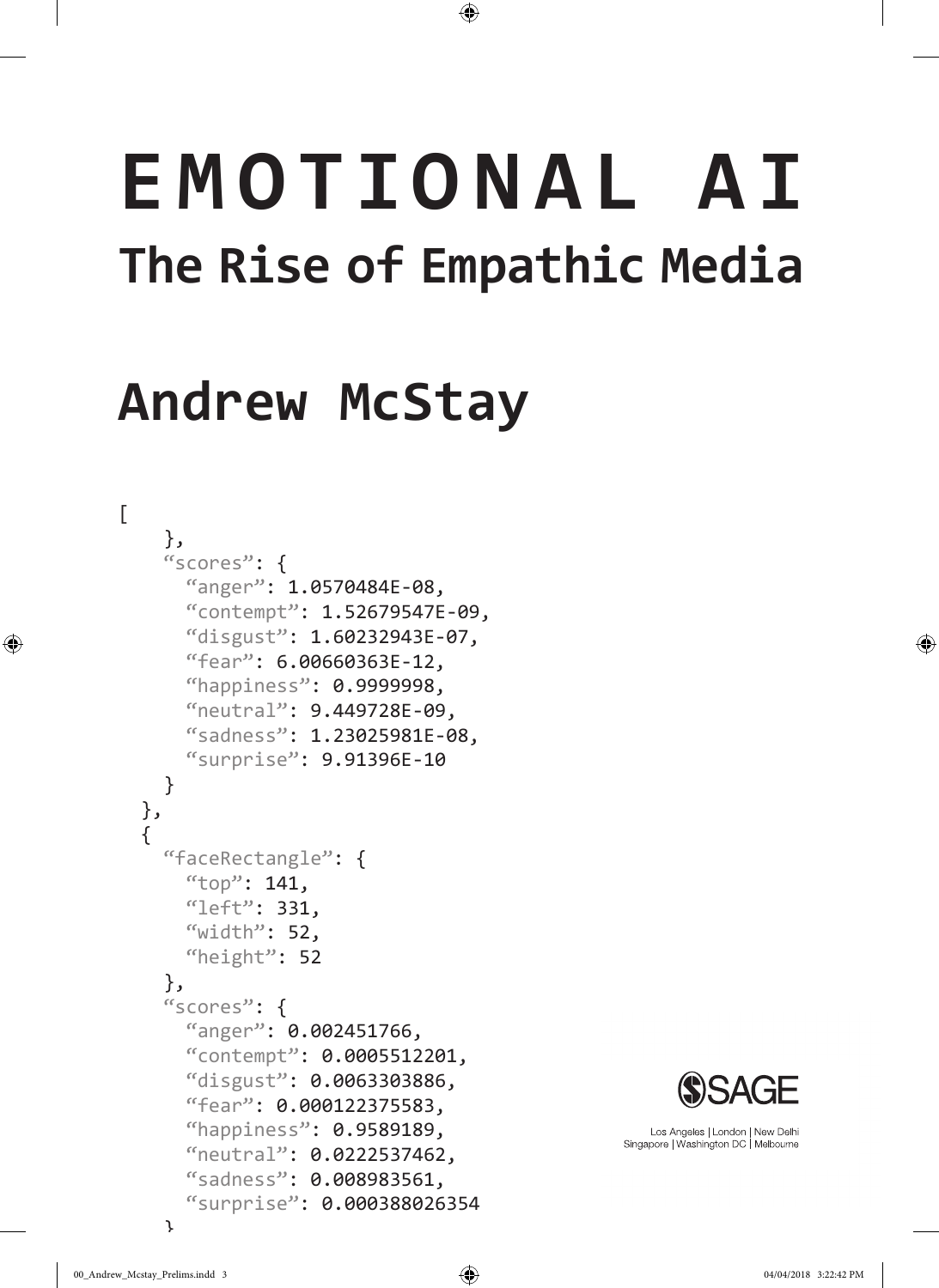## 1 INTRODUCING EMPATHIC MEDIA

 $\textcircled{\scriptsize\textsf{P}}$ 

Emotions matter. They are at the core of human experience, shape our lives in the profoundest of ways and help us decide what is worthy of our attention. The idea behind this book is to explore what happens when media technologies are able to interpret feelings, emotions, moods, attention and intention in private and public places. I argue this equates to a technological form of empathy. As we will see, there are many personal and organisational drivers for using technologies to understand how individuals and groups of people feel and see things. These include making technologies easier to use, evolving services, creating new forms of entertainment, giving pleasure, finding novel modes of expression, enhancing communication, cultivating health, enabling education, improving policing, heightening surveillance, managing workplaces, understanding experience and influencing people. This is done through 'capturing' emotions. In computer science parlance 'capture' simply means causing data to be stored in a computer, but 'capture' of course has another meaning: taking possession by force. This book is in many ways an account of the difference between these two understandings.

Overall I suggest that we are witnessing a growing interest in mediated emotional life and that neither the positive or negative dimensions of this have been properly explored. This situation is becoming more pressing as society generates more information about emotions, intentions and attitudes. As a minimum, there is the popularity of animojis, emojis and emoticons on social media. These facilitate non-verbal shorthand communication, but they also allow services insight into how content, brands, advertising campaigns, products and profiles make people feel. The vernacular of emoticons increasingly applies both online and offline, as we are asked for feedback about our perspectives, how we are and what's happening. The emotionalising of modern mediated life is not just about smileys, however. Rather, the sharing of updates, selfies and point-of-view content provides valuable understanding of life moments, our perspectives and individual and collective emotions.

Interest in feelings, emotions, moods, perspectives and intentions is diverse. Political organisations and brands trace how we feel about given messages, policies, candidates and brand activity through online sentiment analysis. Similarly,

⊕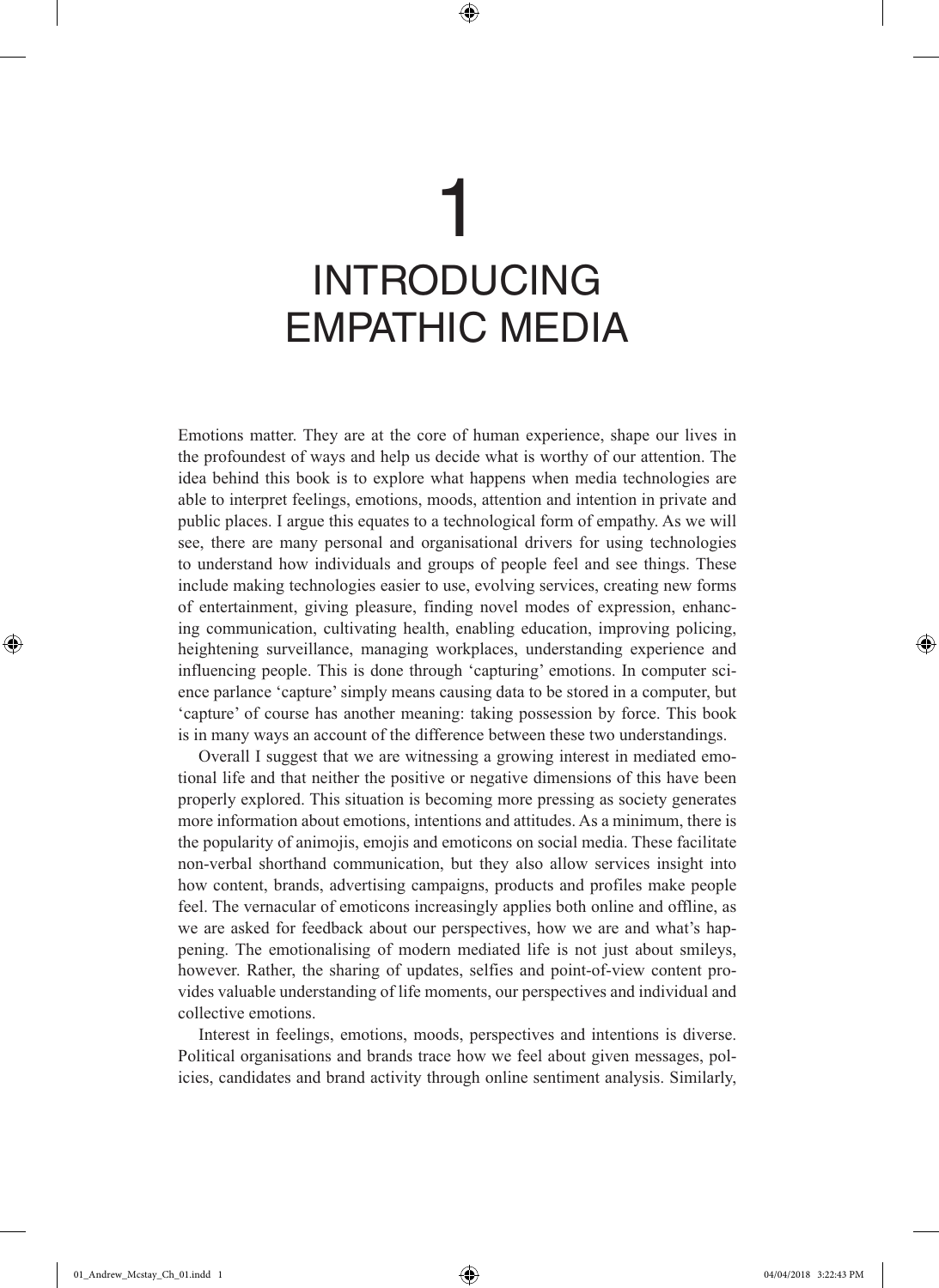advertising agencies, marketers and retailers internally research what we say, post, listen to, our facial expressions, brain behaviour, heart rate and other bodily responses to gauge reactions to products, brands and adverts. Increasingly, digital assistants in the home and on our phones are progressing to understand not just what we say, but how we say it. In terms of affective media experience, virtual reality has raised the bar in unexpected ways. As well as generating emotional responses that can be measured, this also tells analysts a great deal about what captures our attention. Augmented reality promises something similar, albeit in public and commercial spaces. Wearables attached to our bodies track all sorts of biofeedback to understand emotions and how we feel over short and extended periods of time. As we will see, this potential is being applied in novel, surprising and perhaps alarming ways. Indeed, some of us even insert 'technologies that feel' into our bodies to enhance our sex life. At a macro-level, cities are registering the emotional lives of inhabitants and visitors. This book assesses all of these phenomena, and more.

⊕

I call for critical attention and caution in the rollout of these technologies, but I should state upfront that I do not think there is anything innately wrong with technologies that detect, learn and interact with emotions. Rather, the practice of reading and detecting emotions is a step forward in improving how we interact with machines and how they respond to us. For example, as will be explored, games are enhanced through use of biofeedback and information about how we feel. The issue is not the premise of using data about emotions to interact with technology, but the nature of engagement. In short, while all might enjoy and appreciate the focus on 'experience' (user, consumer, patient and citizen), it is paramount that people have meaningful choice and control over the 'capturing' of information about emotions and their bodies.

This book was researched and written during an interesting period. I have been writing about moods and technology since 2009 (McStay, 2011) and introduced the principle of *empathic media* in another book (McStay, 2014). This refers to the capacity for emergent media technologies to sense and discern what is significant for people, categorise behaviour into named emotions, act on emotional states, and make use of people's intentions and expressions. With financial assistance from the UK's Arts and Humanities Research Council from mid-2014 through to the end of 2016 I began researching and interviewing high-value individuals developing and employing emotion-sensitive technologies. Over the course of the research period the technology sector has begun to address emotions and affective computing in a much more serious fashion. When I first started interviewing it was largely start-ups finding commercial opportunities in technologies sensitive to emotional life. As the project progressed, I found that more recognisable names such as Amazon, Apple, Facebook, Google, IBM and Microsoft are now publicly developing emotional AI and empathic media products. Many of the original startups I spoke with are now looking forward to lucrative exits.

♠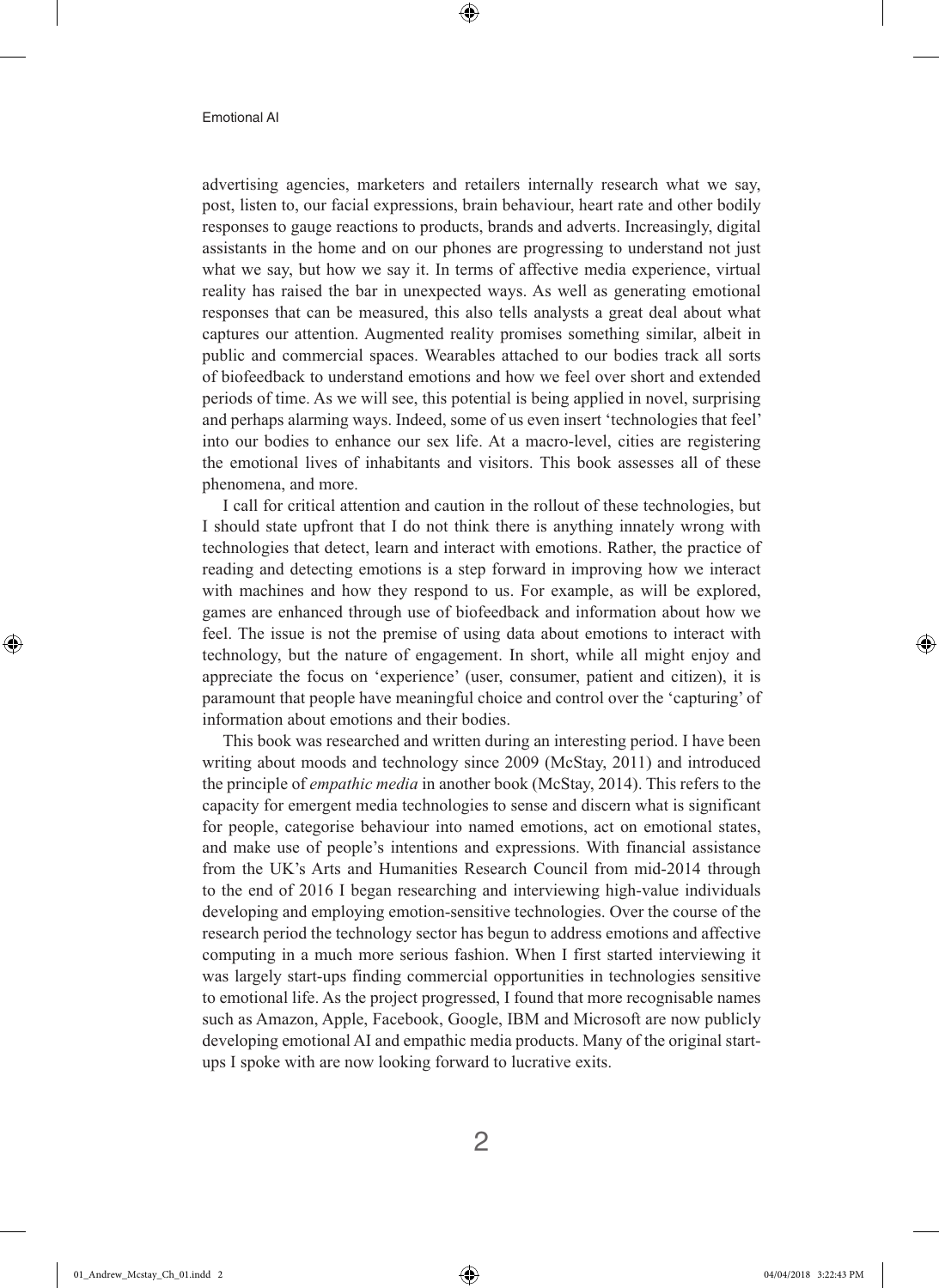Technologically, the rise of interest in emotional life is indivisible from the increase in applications of artificial intelligence (AI) and machine-learning methods. While we are undergoing a hype cycle that brings with it inflated expectations, this should not detract from the fact that these technologies are here to stay. Of course, they will also improve. Indeed, in as far as AI systems interact with people, one might reason that AI has no value until it is sensitive to feelings, emotions and intention. This includes home assistants and headline grabbing humanoid robots, but the important development is how emotion recognition systems are progressively permeating human–computer interactions. If the reader agrees there is personal, inter-personal, organisational, economic and surveillance value in understanding emotional engagement with self, others, objects, services and content, emotional AI and empathic media are worth our attention.

⊕

Artificial emotional intelligence is achieved by the capacity to see, read, listen, feel, classify and learn about emotional life. Slightly more detailed, this involves reading words and images, seeing and sensing facial expressions, gaze direction, gestures and voice. It also encompasses machines feeling our heart rate, body temperature, respiration and the electrical properties of our skin, among other bodily behaviours. Together, bodies and emotions have become machine-readable. What I am *not* arguing is that these systems *experience* emotions. Instead, I am interested in the idea that the capacity to sense, classify behaviour and respond appropriately offers the *appearance of understanding*. I suggest this form of observation involves a form of empathy. To develop the thesis that media and technologies are progressively showing signs of empathy, I begin with two propositions:

- 1. We increasingly 'live with' technologies that feel and these are sensitive to human life in ways hitherto not seen.
- 2. Empathic media provide opportunities for new aesthetic experiences that not only draw upon information about emotions, but also provide new means for people to 'feel into' aesthetic creations.

If the reader agrees that technologies are increasingly capable of gauging emotional behaviour and that there is personal, inter-personal, commercial and other organisational value in understanding emotions, we should agree that 'datafication' (Mayer-Schönberger and Cukier, 2013) of emotional life is unavoidable. Deconstructed, proposition 1 suggests that: a) technologies that make use of data about emotions are increasing; b) we live alongside technologies such as digital assistants rather than simply 'use' them; and c) we will encounter these technologies in unexpected places (such as shops). Proposition 2 is based on the simple fact that new media technologies offer content creators new affordances. Although much of this book addresses the scope and implications of emotion tracking, the principle of empathic media encompasses applications that allow people to viscerally understand places, periods, cultures, objects and real and fictional worlds.

♠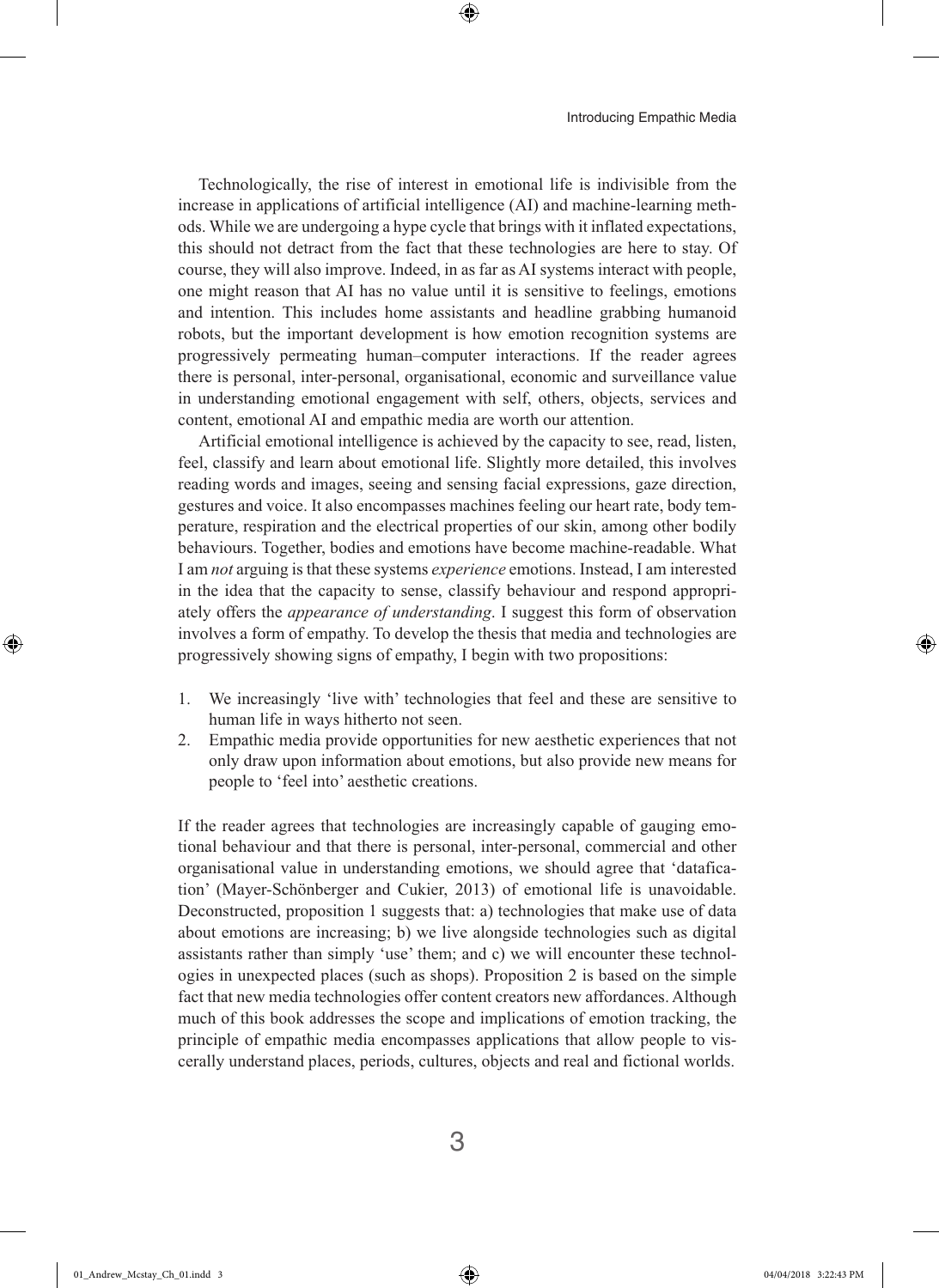## Good Enough: Verisimilitude and Emotional Truth

⊕

One or all three of the following questions might be in the reader's mind: first, 'are machines *really* capable of empathy ... isn't this a bit of a stretch'; followed by, 'isn't this a very limited view of emotions'; and lastly, 'what about compassion and sympathy in empathy?' The last question is most easily dealt with. Although we typically connect empathy with sympathy and compassion, the connection is not a necessary one. To interpret an emotional state and make predictions about a person's perspective and disposition does not require that we want the best for that person. Sympathy is not a necessary criterion for empathy, but instead empathy is simply an interpretive act. Cognitive empathy, which may entail sadism and mental as well as physical cruelty, is a brutal example of this.

This is a 'theory-theory' approach to empathy, where emotion is theorised through observation (Goldman, 2008). Put otherwise, it is to understand another person's condition by means of what we survey, measure and remember as well as what rules are made for subsequent engagement. This neo-behaviourist approach means that systems sense, discern patterns of behaviour, make judgements by means of algorithms and heuristics (if person A is behaving in X manner then do Z), provide content and feedback and learn from people's reactions. What is key here is that empathic media systems do not employ 'mentalistic' processes. Instead they 'simply' observe, classify, allocate, adapt and modify their behaviour.

Accordingly, it is reasonable to say that computers can recognise emotions when 'the group of computers and the group of humans respond with the same distribution of answers' (Picard, 1997: 51). Imbued within this is recognition that people do not judge correctly each time, and nor should we expect machines to either. This is a simple but important point. If we are to critique machines and say they do not have access to our 'authentic emotional states' (whatever this may denote), it cannot be because they misdiagnose and sometimes read people incorrectly.

On whether this is a limited view of emotions, it is not clear what emotions are. Empathic media employ a particular account of what emotions are through their use of psychological, anthropological and neuroscientific research, largely deriving from Paul Ekman and his forerunners. As we will see, there is an attractive simplicity to 'basic emotions' (Ekman and Friesen, 1971) that technologists have latched onto. To an extent this is because of expediency and that this account of emotional life works well with sensing techniques that classify facial and bodily behaviour. Indeed in a telling line from early proponents of emotion-sensing technology, they say, 'Choosing a physiological or behavioural measure can be relatively easy, in that technology or methodology will often dictate a clear preference' (Bradley and Lang, 1994: 49). The 'basic emotions' view contrasts with the messier idea that emotions might not be fixed objects, but culturally constructed experiences and expressions defined through historical and situational circumstances.

♠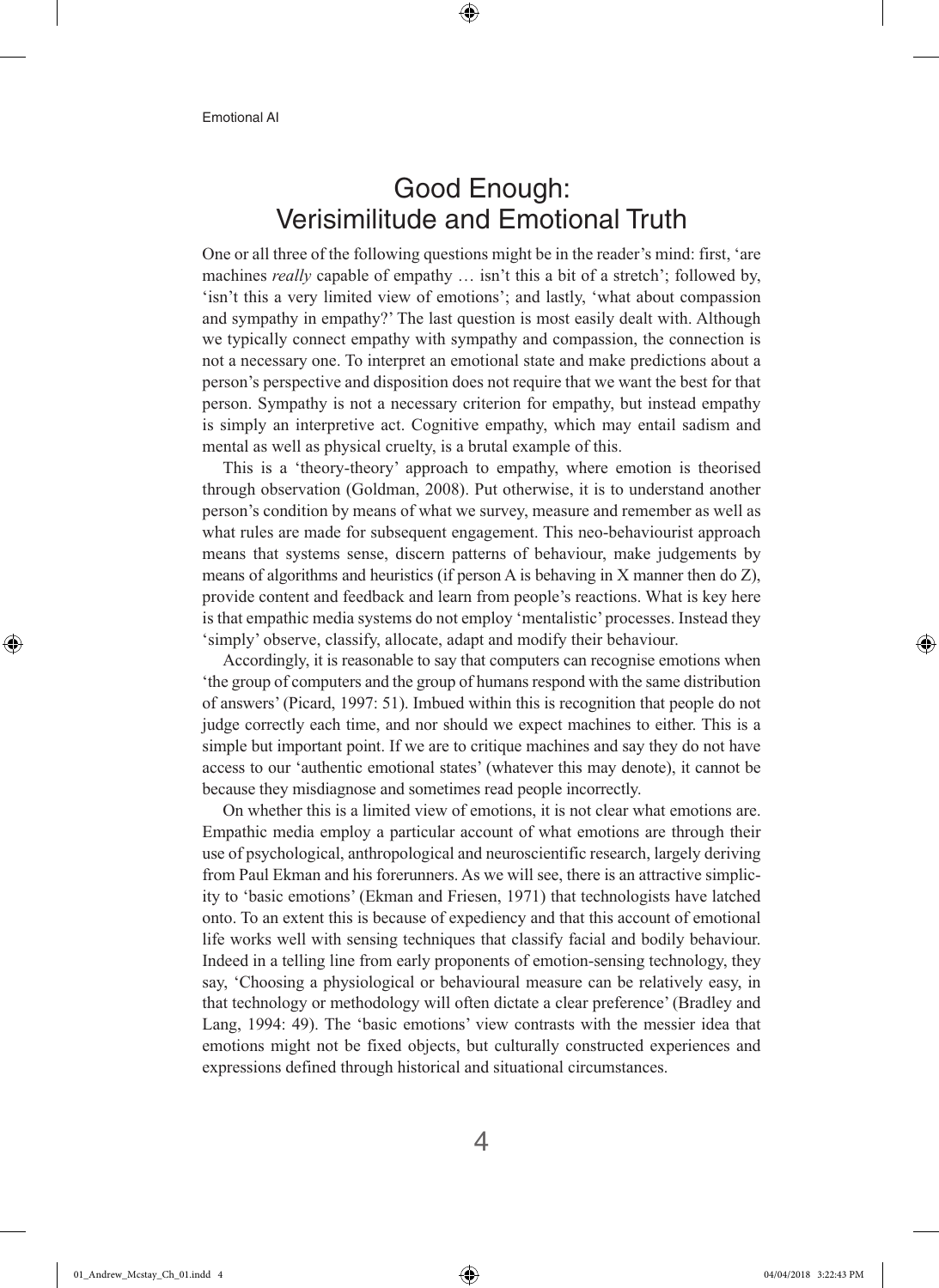On whether machines can really understand us, we have two possibilities: a) *genuine empathy* (which is the capacity to truly know what another is undergoing); and b) *simulated empathy* (the capacity to approximate, to contextualise within what one can comprehend, to make educated judgments and to respond in an appropriate manner). Much of this has been rehearsed in debates about whether machines can really think, what it is for a person to think and the philosophical knots associated with knowing the lives of others. Yet, if we allow for the possibility of a simulated and observational version of empathy, the door is very much open for machinic empathy.

⊕

This has less to do with authenticity and more with what I have termed elsewhere 'machinic verisimilitude' or the appearance of intimate insight (McStay, 2014). It allows us to elide the debate of true versus false because a simulated and theory-based form of empathy may be tested on the basis of appropriateness of feedback. As such, we do not have to engage with the question of whether people have privileged access to a *real* understanding of emotions and intentions. Rather, we can simply judge by effectiveness. Of course, people clearly have the upper hand in instinctively reading and perceiving the significance of events for other people. However, machines have strong cards of their own because they can record, remember and interpret detail that is inaccessible to human senses (such as physiology). In fact, under closer inspection, perhaps the real question is not 'can machines empathise?' but 'is machinic empathy that different from human empathy?' I propose that it is reasonable to say that empathy is an interpretive act for people and machines involving observation, identification, contextualisation, learning and fast reactions.

## Aims and Methods

My goal is to explore life with technologies that are sensitive to emotions, assess their political and social implications, and consider the ethical, legal and regulatory consequences. I do this by balancing empirical observations with insights from three sets of literatures: media and critical theory; science and technology studies (STS); and the works of a diverse range of philosophers. While the first two sets of literatures are fairly obvious starting points for a book on the phenomenon of empathic media, my recourse to the philosophical literature perhaps needs some explication. In short, the philosophers I have consulted help unpack the social and experiential significance of empathy. Often those selected have phenomenological interests (such as Husserl, Merleau-Ponty and Heidegger), but others such as Lipps, Scheler, Hume, Bentham and Adam Smith help situate the discussion of 'feeling-into'. Foucault also assists through his insistence that knowledge should be tested in relation to the context and interests that generated it.

My main corpus of data comes from over 100 open-ended one-hour interviews conducted to elucidate views on emotion detection. These draw from industry,

♠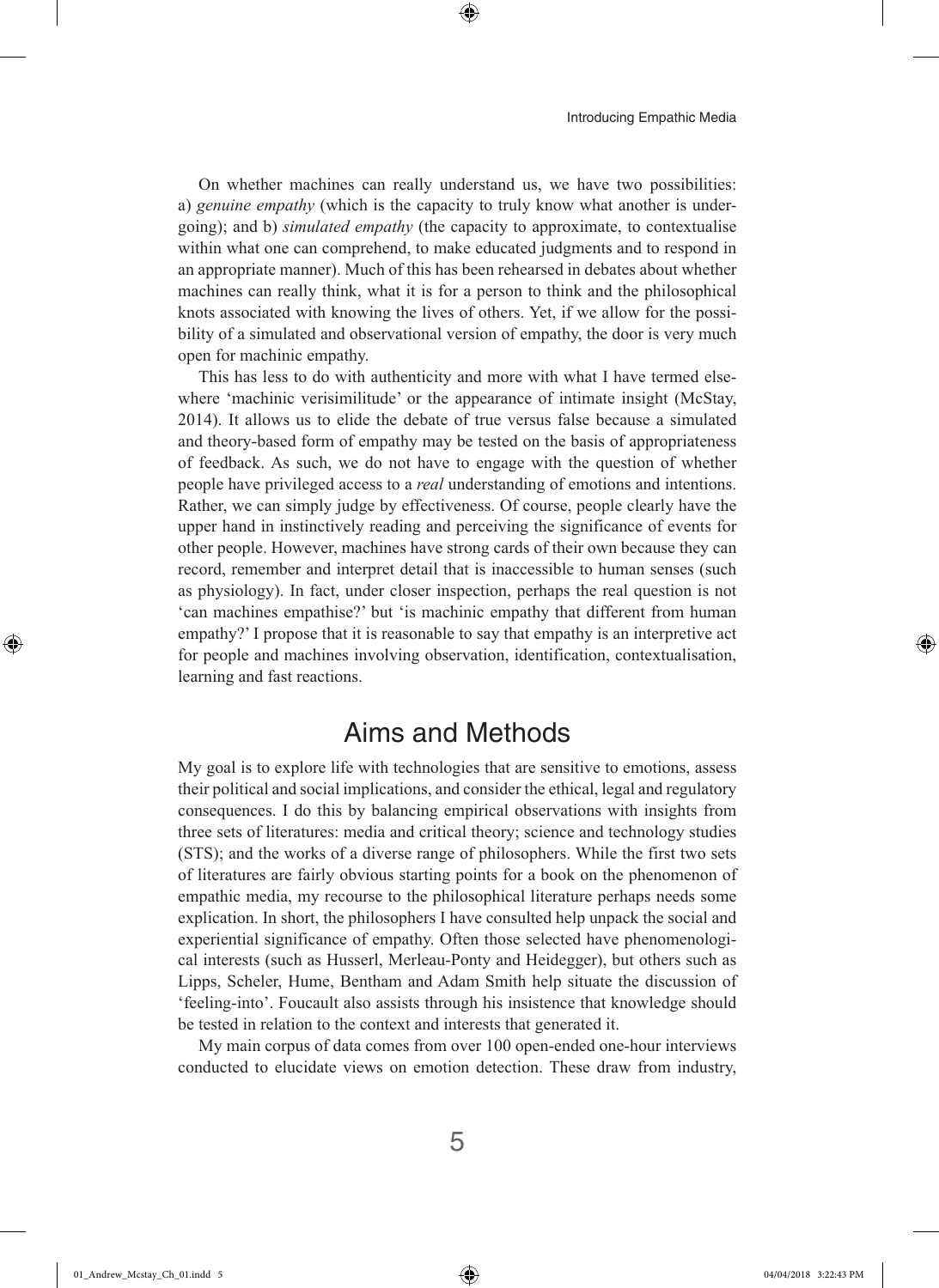#### Emotional AI

national security, law, policy, municipal authorities and privacy-oriented NGOs (for a list of these organisations, see Appendix 1). Although many interviews do not explicitly feature in the book, each has implicitly shaped my thinking. In-person interviews primarily took place in Europe, the United States and the United Arab Emirates, but they also included face-to-face Skype calls with companies from Israel, Russia and South Korea. The scale of companies ranged from Alphabet (Verily), Facebook and IBM to start-ups by students.

⊕

Interview questions were co-created with key stakeholders from: the UK's Information Commissioner's Office (a data protection regulator) who were interested in implications for data protection; the advertising agency M&C Saatchi who were interested in creative opportunities; the UK's Committee of Advertising Practice (a self-regulatory body) who were concerned about protecting the reputation of the advertising industry; and the NGO Privacy International who were interested in meaningful consent, data ethics and data security. Interviewees were mostly chief executive officers (CEOs) and people in strategic positions from companies working on: sentiment analysis; virtual and augmented reality; facial coding; voice analytics; social networking; the emotion-enhanced Internet of Things (IoT); emotion-enhanced smart cities; and a wide range of companies developing wearables that track users' moods through respiration, electroencephalograms (EEG), heart rates and galvanic skin responses (GSR). End-user sectors include: advertising; policing; national security; education; insurance; human resources; the sex-tech industry; psychosexual therapy; experiential marketing; mental health; branding agencies; media agencies; ethical hackers; venture capitalists; artists; interactive film-makers; games companies; in-car experience and navigation companies; and sports software companies.

Each interviewee was selected on the basis of current work in emotion detection, or likelihood of interest in these applications. In addition to industrialists and public sector actors, I interviewed people working in privacy-friendly NGOs (Electronic Frontier Foundation, Open Rights Group and several staff members from Privacy International) to obtain a critical perspective. I also met with media and technology law firms to discuss the legal dimension of these developments, and European policy-makers in the field of data privacy to ascertain their awareness of the topic. A multi-tiered consent form was employed that allowed interviewees to select a level of disclosure they were comfortable with. Options ranged from willingness to speak in a named capacity on behalf of an organisation, to full anonymity.

Other research tools include a workshop with industrialists, regulators, NGOs and academics to develop codes of conduct for using data about emotions (discussed in Chapter 12). I also conducted a demographically representative UK nationwide online survey (n=2067). This assessed citizen attitudes to the potential of emotion detection employed in contexts they are familiar with.<sup>1</sup> (I will discuss this where relevant but see Appendix 2 for the overview.) Approaches also include

⊕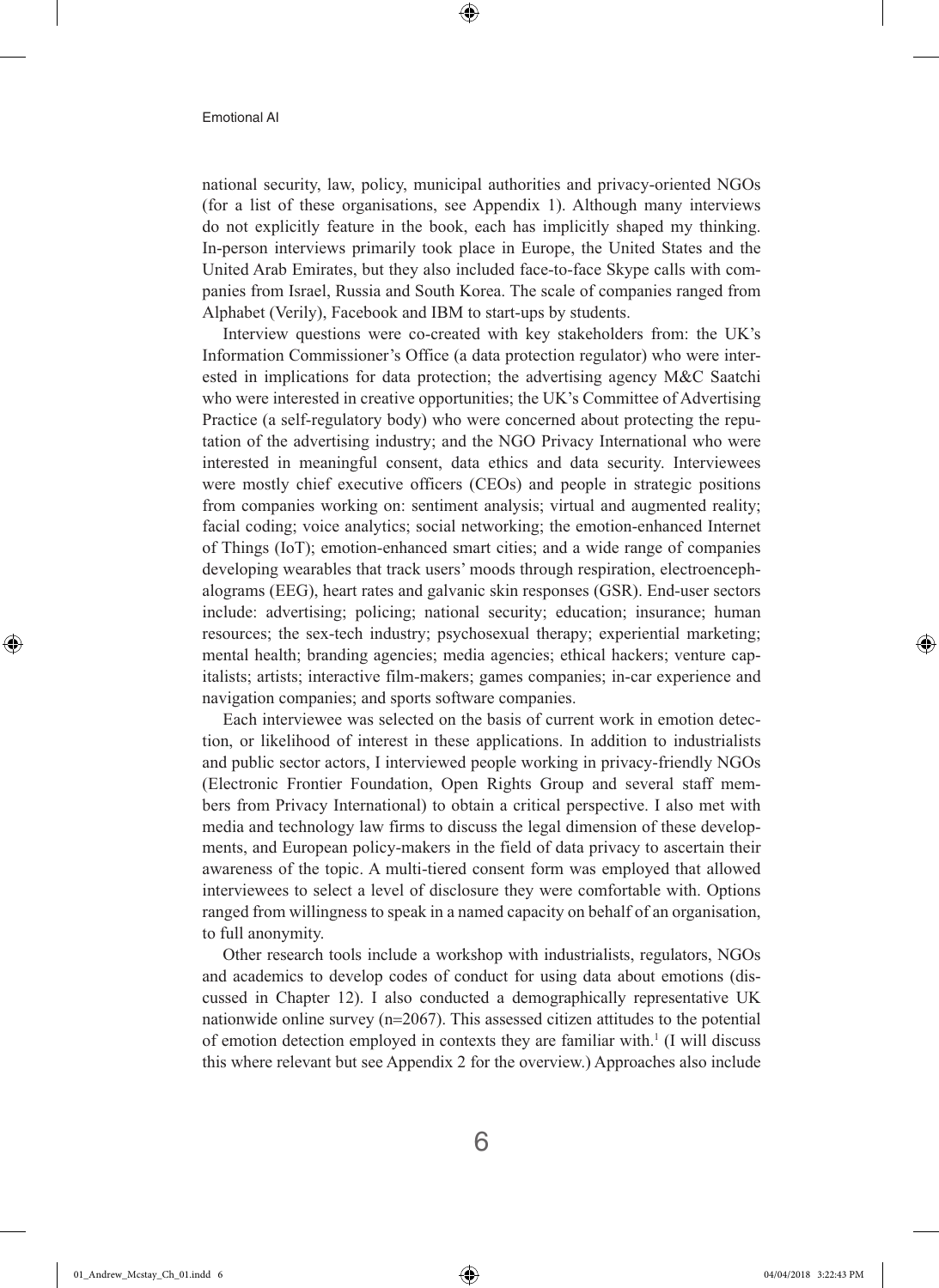analysis of patent filings, which affords critical media scholars insight into the objectives, hopes, technical intentions, and worldviews of companies and owners. Similarly, textual analysis of product packaging and promotional content also reveals assumptions about ideal users and the ideological outlooks of organisations.

⊕

## Chapter Breakdown

The arc of the book begins with a theoretical, historical, philosophical and technological framing in Chapter 2. Clarifying principles that will recur in this book, it identifies that empathy is a social fact of living in groups. It also addresses the industrialisation of emotions by noting not only that 'emotion' is a surprisingly recent psychological premise, that emotions are economically valuable, but also how emotional life is undergoing 'biomedicalisation' due to applications of emotional AI and affective computing. Although the book's emphasis on machine-readable emotions may appear somewhat novel, the roots are relatively old. Technological antecedents reach back to the 1800s. The chapter accounts for these, the debates that surrounded them and their significance for my own case study of modern empathic media.

Chapter 3 addresses collective emotions by considering sentiment analysis. Unlike later chapters, this does not entail reading physiology to gauge emotion. Rather, it involves assessing what people say on social media. While usually textbased, it may also encompass emojis, images, video, user profiling and charting contact networks. I argue that what we are witnessing today is the entry of machines into public life that detect, map and interact with social emotion. However, online public life and collective emotions are not straightforward propositions. They are structured, mediated and influenced by a variety of human and non-human actors. To explore these I consider contagion, algorithms that drive issues up and down the social agenda, metering and modelling of voter emotions and software scripts (bots) that appear as people. Drawing on interviews with people from social media companies, sentiment analysts, marketers and government intelligence agencies, the chapter assesses 'social listening' in the context of case studies from political life, marketing, the financial sector and policing.

Chapter 4 begins an interest in biofeedback as a means to gauge emotion. Drawing on interviews with game developers and player experience analysts, it focuses on gaming because it has experimented with biofeedback since the 1980s. Gaming was also the first to learn lessons about the difficulties of using biofeedback data in a media and entertainment context. The principle that gaming illustrates is how the spectrum of channels through which we interact with media technologies is increasing. In addition to sensing bodies as a means to measure and interact with a person's emotions, gaming illustrates the aesthetic argument of empathic media in that games are designed in such a way that we 'feel-into' content in novel and powerful ways. It is also the format that best exemplifies that

⊕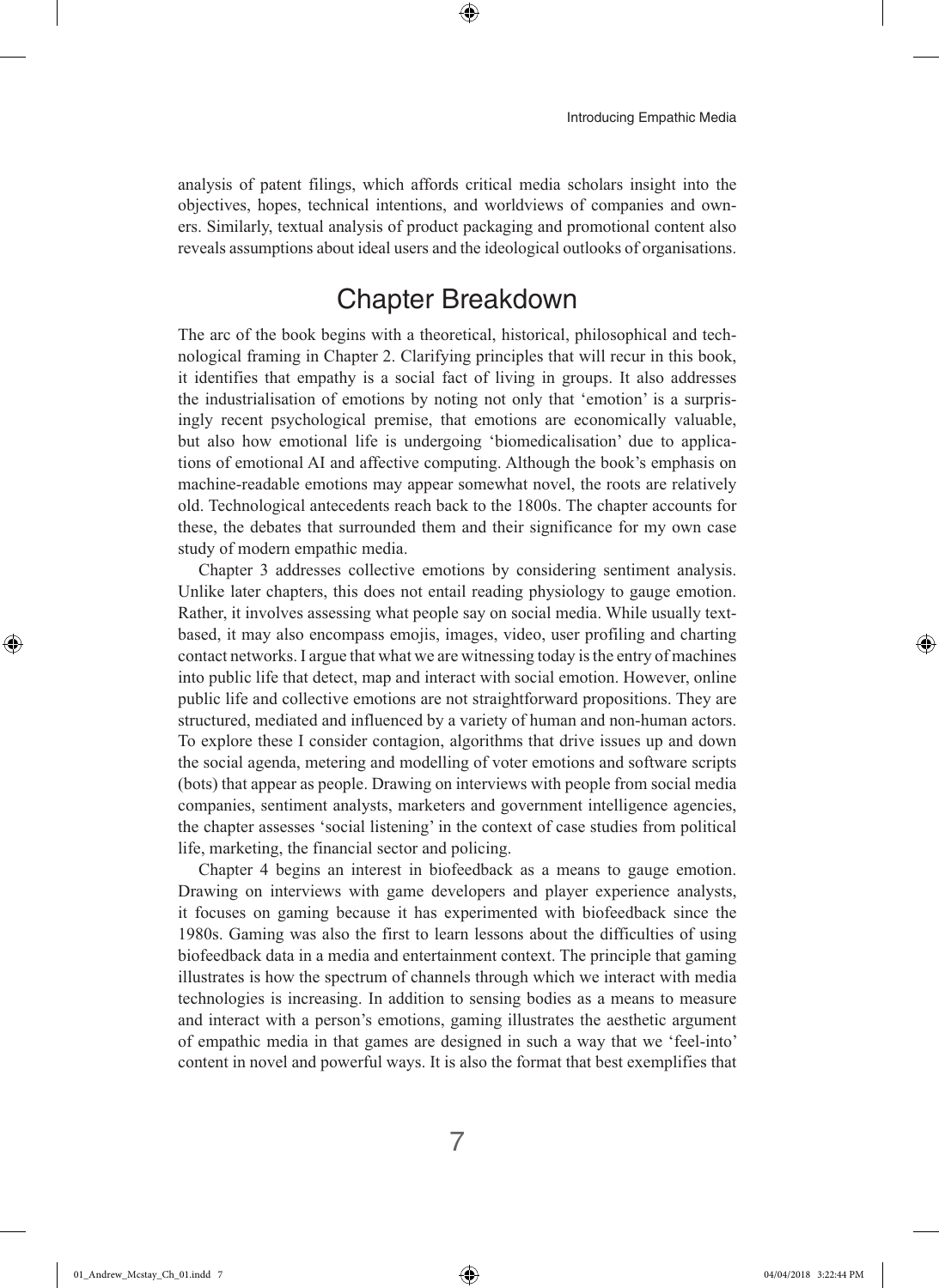#### Emotional AI

biometrics in media need not be 'creepy', but rather that it can benefit and enhance experience. However, the gaming community was also vocal about the need for data protection and privacy. This chapter ends by discussing these issues in relation to data from the nationwide survey I conducted where I asked UK citizens how they feel about biometric data and gaming.

⊕

After sentiment analysis, facial coding of emotions is perhaps the leading application of empathic media. Chapter 5 draws on interviews with facial coding firms that apply computer vision and machine-learning technologies to read facial expressions. While some readers will be familiar with its use in neuromarketing and ad-testing, it is in the less obvious applications where it becomes significant. This includes social media companies gauging responses to content, in-car behaviour, retail, and even analysis of performance in legal depositions. Conceptually, these methods, technologies and applications articulate emotional life in terms of 'universalised leaks'. As such, in addition to assessing technologies and applications, I focus on method. I do this because the research context that underpins facial coding is the clearest enunciation of what emotional life is according to proponents of empathic media. This worldview stands in contrast to social and constructivist accounts of emotional life.

Chapter 6 considers the rise of voice-first empathic media that do not just analyse what we say, but how we say it. Drawing on interviews with voice analytics companies, it accounts for how voice-based emotion-capture *primes* systems employed by a range of sectors to respond appropriately to us. The significance of this is clearer if we consider the potential to understand and react to emotions in spoken search and natural language by chatbots and digital assistants, such as Amazon's Alexa. This is an emergent issue and as home AI gets to know people and their life contexts better, emotion capture will provide cues to tell systems to respond appropriately. This raises questions about relationships, temporality and experience. While this may appear unnecessarily philosophical, consider that modern business is keenly interested in 'moments'. As digital assistants feel-into our life, engage with intimate life moments, an ontological dimension is revealed. This might be the everyday act of chopping vegetables, following recipes and listening to guilty mood-uplifting pleasures on Spotify, provided by Alexa. These captured moments are economically valuable. As agents we 'live with', the remit of emotional AI is to bridge quality and quantity, interact meaningfully, gauge the character of reality, classify experience and learn about life contexts. This raises issues: how should we best understand these co-evolving relationships? And looking forward, to what degree will people suspend disbelief to gain gratification from AIs?

Chapter 7 accounts for virtual reality (VR). Beyond the boxy headwear, we can define this in terms of the factors that contribute to a sense of presence in a synthetic environment. VR fulfils both of the propositions about empathy given earlier in that wearers not only undergo aesthetic and sensational experiences with

8

♠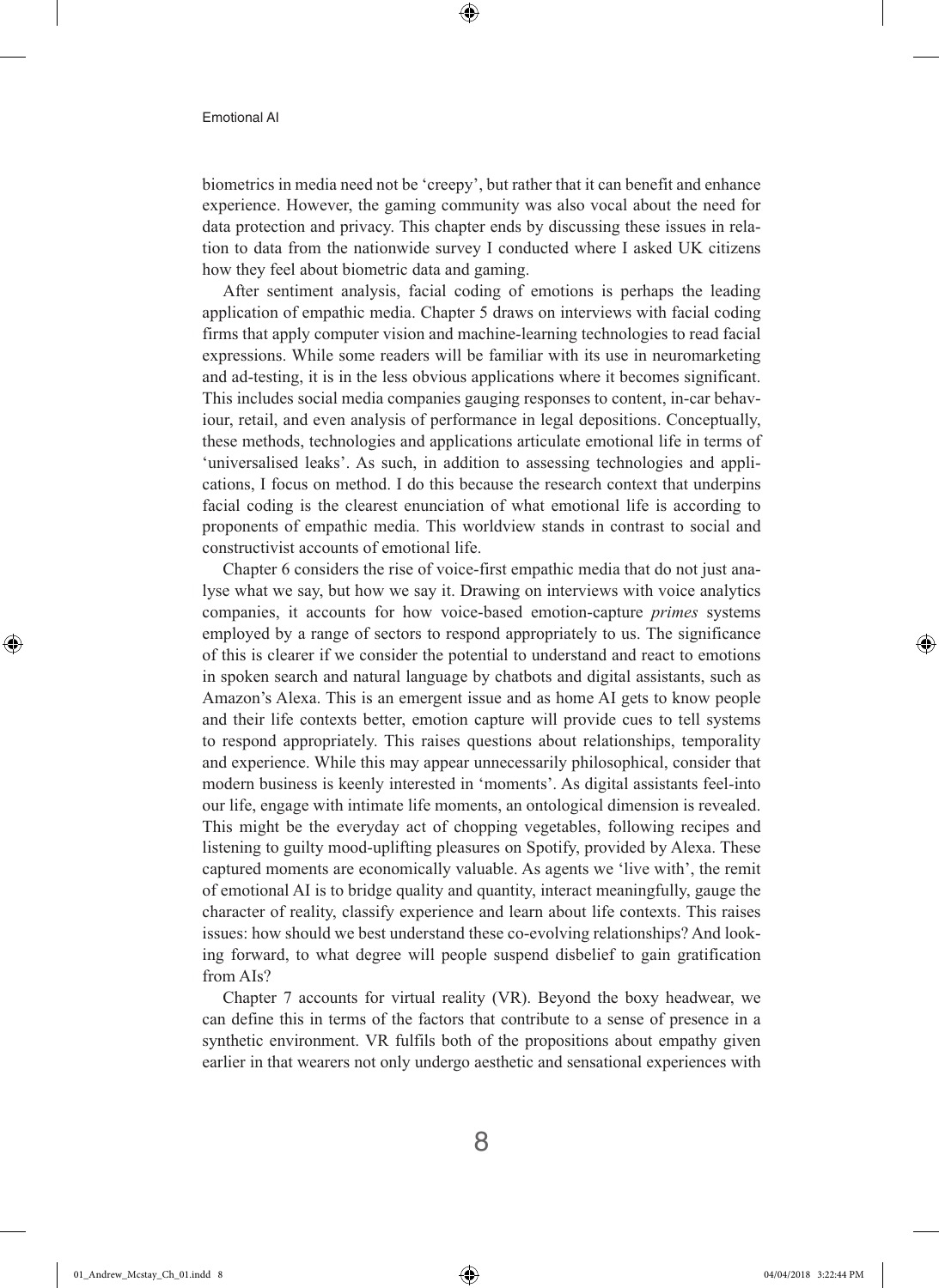people, objects, places, periods and cultures, but also that remote viewers (people and machines) may observe from a wearer's perspective, gauge experience and virtually 'be in their shoes'. Developing the principle of *affective witnessing*, this chapter draws upon interviews and interaction with documentary makers, market researchers, and technologists in the defence and policing sector. The first part analyses the use of VR in journalism and documentaries, drawing on what Chapter 2 will account for as 'interpretive empathy'. The second attends to interest in VR from the market research community, whose interest is attention, intention and quantifying first-person perspectives. The third examines VR and policing. While this is not an obvious application of VR technologies (games and pornography perhaps come more readily to mind), as with many of the cases discussed in this book, it is the outlying applications of empathic media that best illustrate its significance. This final section investigates how organisations from the United States to the United Arab Emirates are developing what I term 'empathic policing'. Here VR is used with wearables, head-mounted cameras and drones so police commanders may remotely witness what is taking place on the beat.

⊕

Of all the commercial sectors interested in emotional life, advertising and retail have the most to gain from understanding what we think, see, feel and do. The business of advertising is built on the suggestion that consumers are rational, sovereign and able to reject, ignore or accept advertising messages. Chapter 8 depicts that in a period keen on behavioural economics, consumer neuroscience and increasingly empathic media, never has the free-choice argument of advertising looked so suspect. Drawing on interviews with advertising agencies, marketers and technologists, it critically examines consumer research, omni-channel shopping (that merge online and offline), programmatic systems, augmented reality and retail contexts that pertain to 'feel'. Beyond tracking, AI systems can use emotional analytics to create marketing content. Under the rubric of what this chapter phrases as 'quantified bios', this chapter shows that empathic media are not simply about sensing life and experience, but the automation of consumer psychology.

Chapter 9 examines how 'personal technologies that feel' stimulate novel forms of human-technical intimacy. Exploring case studies on health, wellbeing, work and sex, I draw from interviews with a commercial life science company, a commercial neuro-technology research firm, an EEG headset manufacturer, developers of emotion-sensing wearables, a sex toy maker and a professional psychosexual therapist. What becomes clear is that developers are comfortable with corporations having ethically questionable influence over behaviour and emotional life. Problems are also raised about automated industrial psychology, bio-sensing and analytics employed to monitor communications, networks, relationships, location and devices for signs of emotional behaviour. This invites subtle questions, especially about corporate liability, data standards and the lack of agreed means by which emotional life might be benchmarked. The chapter then turns to sex. While hacks of sex-tech devices are relatively well known, they also raise issues about

9

♠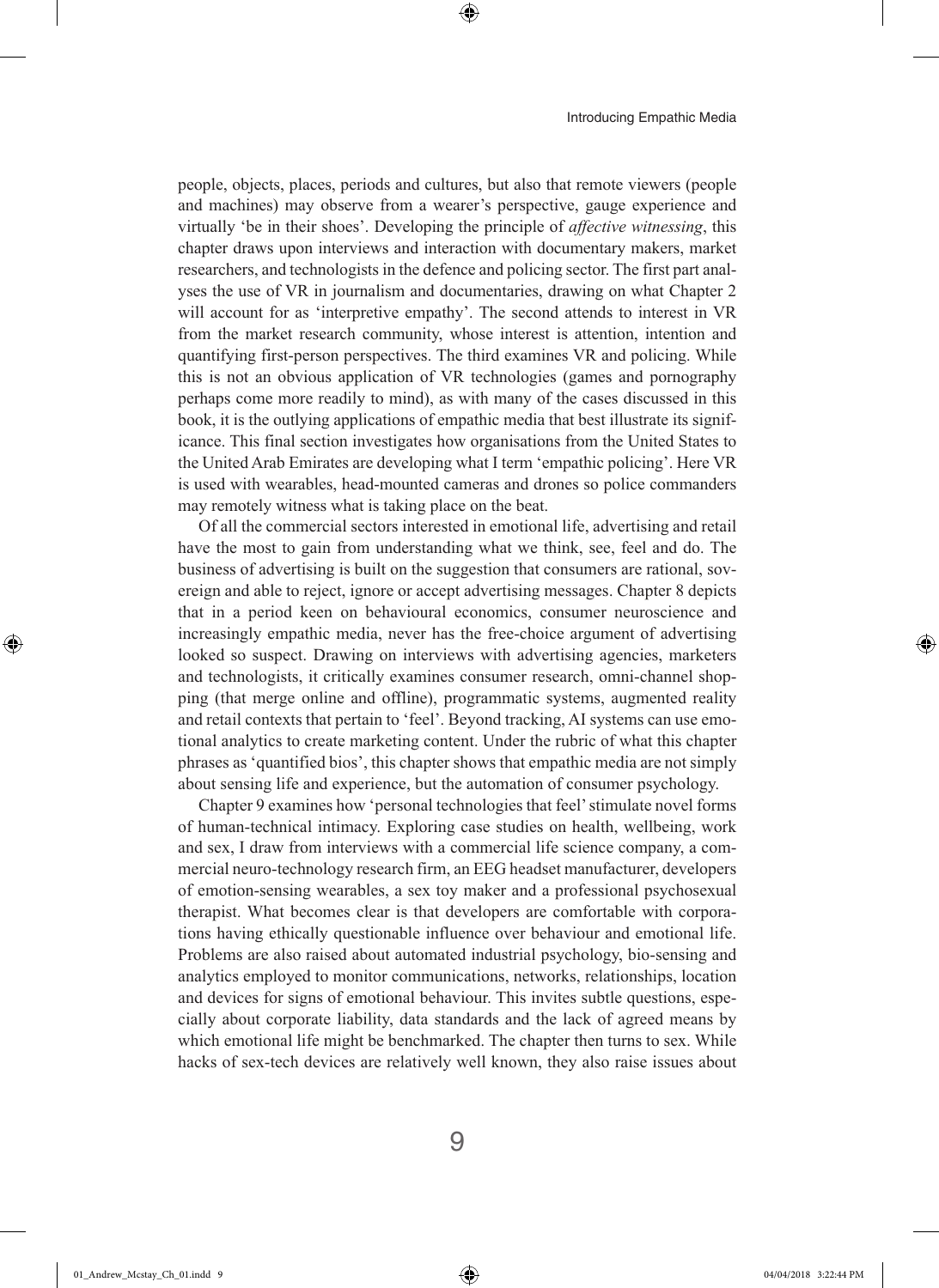#### Emotional AI

secrecy, modern intimacy, the desirability of making sexual life machine-readable and transparency. Although widespread adoption of sex robots able to 'feel-into' behaviour remains to be seen, these too invite assessment of human relationships with technology. Are they simply of a functional 'in order to' form, or might anthropomorphism and projection play roles in mediating our connection with affect-aware technologies?

⊕

Chapter 10 attends to situations where empathic media are used to understand the civic bodies of what are variously referred to as 'smart cities', 'future cities' and 'conscious cities'. To consider these developments, I draw upon interviews with city technologists, lighting companies, city experience analysts, and insights derived from numerous conversations at technology and smart city expos in Dubai, Barcelona, Cologne and London. What conjoins these developments is an intention to deploy sensing and communications technologies to surveil and generate intelligence about people, things and processes in urban environments. This encompasses everything from street lighting to in-house biofeedback. What empathic media represent in this context is sensitivity to the mood and emotions of inhabitants. While it easy to reach for the 'dystopia card' (and this would not be an incorrect thing to do), the politics of psycho-geography has a curious history drawing on liberatory Marxism and utilitarian thought. Guy Debord (1955) for example, in the 1950s, recommended that we study 'the precise laws and specific effects of the geographical environment, consciously organized or not, on the emotions and behavior of individuals'. His idea was to reveal the lived conditions of citizenry. However, as cities see 'algocratic' possibilities and take on platform-like characteristics to sense, track, surveil and financialise psycho-physiological data, this raises questions about what kind of cities we want to live in. This chapter is critical and cautious of developments in autocratic as well as democratic states, but it does not reject the premise of mediated psycho-geography. As will be depicted, in addition to 'societies of control', other visions are realisable. This involves scope to use empathic media to improve the material space and infrastructure, annotate augmented city features, leave biometric markers of experience, tell stories, and use bio-sensing to enrich city life.

Chapter 11 turns away from technology to consider the regulatory and political dimensions of empathic media. Given that what these technologies represent is the endeavour to make emotional life machine-readable, and to control, engineer, reshape and modulate human behaviour, this matters. In assessing the policy dimensions of empathic media my discussion references the European regulatory context, but the arguments have global applicability. I focus on what might initially seem like an irrelevance: what of privacy if the data in question cannot be linked back to a person or personal device? Although information about emotions may certainly be linked with personal data, in many cases non-identifying data about emotions are being collected and put to work. The significance of this is that, while intimate, they are not strictly personal, at least as far as data protection

♠